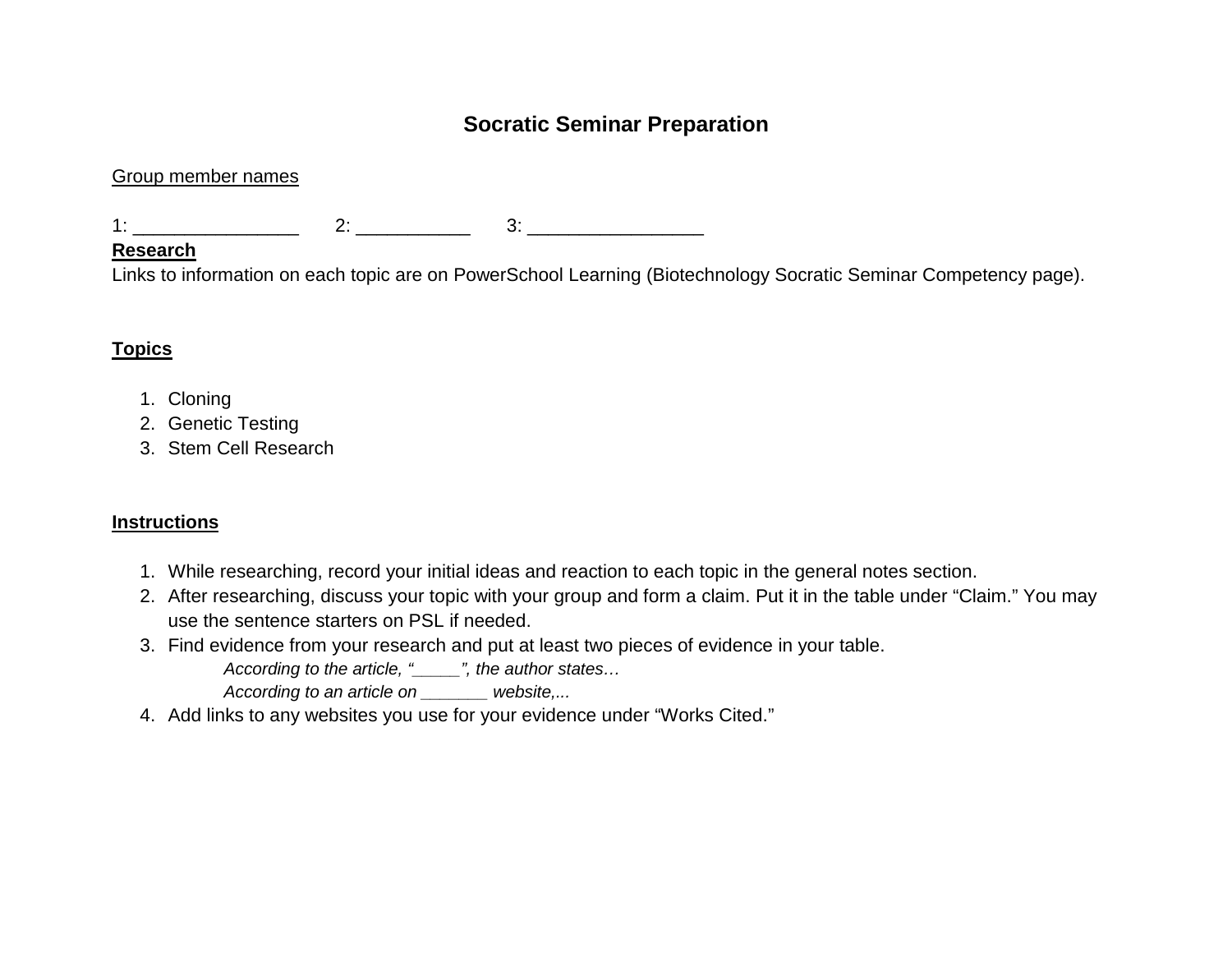## Research Notes:

| Question                                                                                                                                                                                          | General<br><b>Notes</b> | Claim | Evidence #1 | Evidence #2 | Reasoning |
|---------------------------------------------------------------------------------------------------------------------------------------------------------------------------------------------------|-------------------------|-------|-------------|-------------|-----------|
| Bulls, sheep, and pet<br>dogs have been<br>successfully cloned.<br>At what point should<br>we stop researching<br>what can be cloned?<br>Should we attempt<br>to clone humans?<br>Why or why not? |                         |       |             |             |           |
| If given the<br>opportunity, would<br>you want to have<br>genetic testing? Why<br>or why not?                                                                                                     |                         |       |             |             |           |
| Should stem cell<br>research be limited<br>to only saving extinct<br>species?                                                                                                                     |                         |       |             |             |           |

Works Cited: